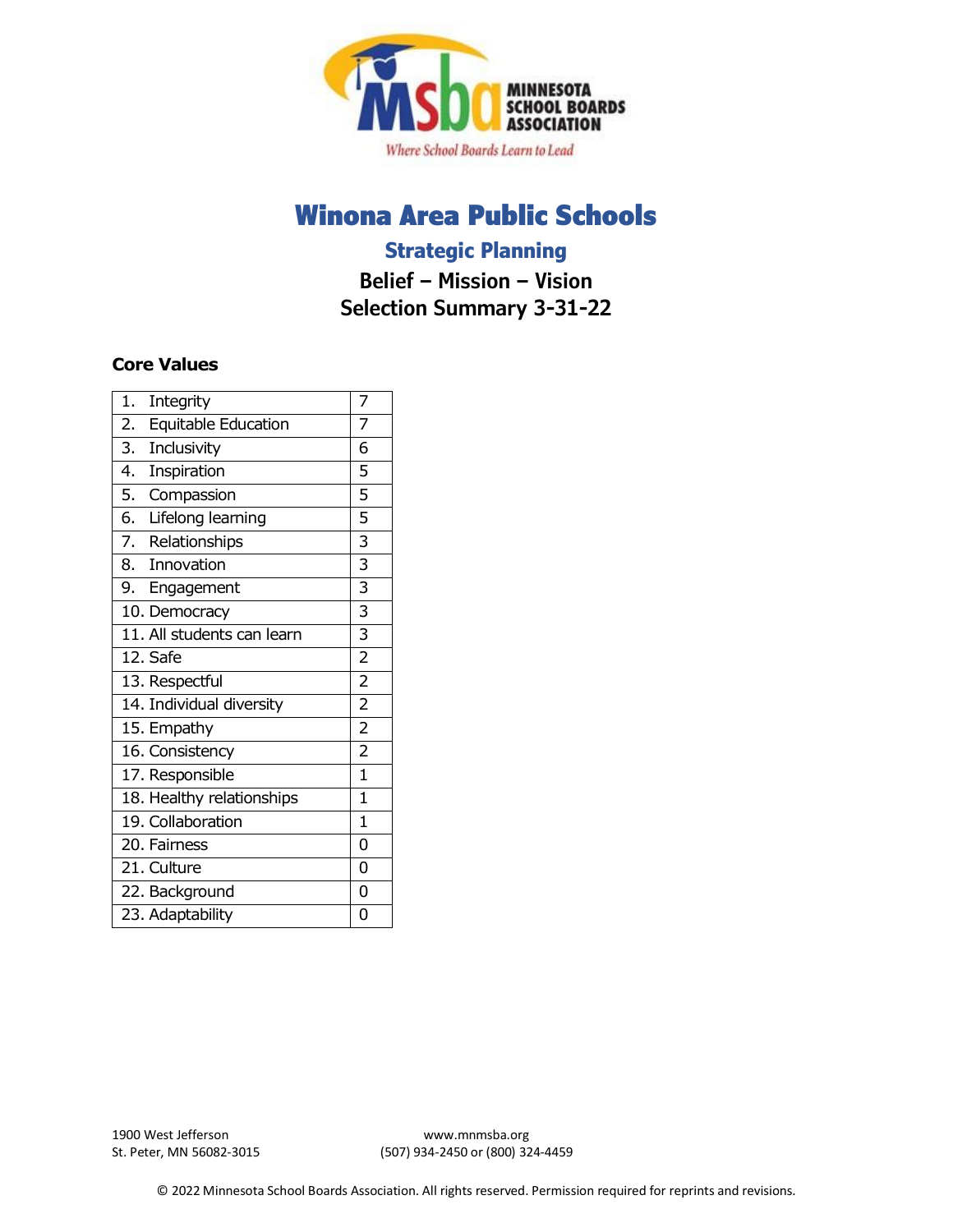# **Belief Statements**

| 1. | We believe that public schools should serve to inspire students, staff, families, and the  | 9              |
|----|--------------------------------------------------------------------------------------------|----------------|
|    | community.                                                                                 |                |
| 2. | We believe learning is maximized in a safe, respectful, inclusive environment.             | 9              |
| 3. | We believe every individual's diversity, expertise and background is valued.               | 8              |
| 4. | We believe healthy relationships are crucial for the success of our school.                | 8              |
| 5. | We believe learning is a lifelong pursuit.                                                 | 7              |
| 6. | We believe in creating positive contributors to society.                                   | 6              |
| 7. | We believe equitable education is the foundation for everything the district does.         | 6              |
| 8. | We believe students come first.                                                            | 5              |
|    | 9. We believe all students can learn at high levels.                                       | 5              |
|    | 10. We believe that Winhawks are kind, brave and curious.                                  | 4              |
|    | 11. We believe all Students can learn.                                                     | 4              |
|    | 12. We believe schools should develop democratic life.                                     | 3              |
|    | 13. We believe in partnering with parents and community.                                   | $\overline{2}$ |
|    | 14. We believe that the COVID-19 pandemic has caused a significant disruption to           | $\mathbf{1}$   |
|    | students, staff, and families, and we cannot pretend to pick up right where we left off    |                |
|    | before the school closures, learning model changes and mitigation requirements.            |                |
|    | 15. We believe that the best education in Winona is happening in District 861.             | $\mathbf{1}$   |
|    | 16. We believe that progress moves at the speed of relationships.                          | 0              |
|    | 17. We believe that students cannot reach their full academic potential until their social | 0              |
|    | and emotional needs have been met.                                                         |                |

## **Mission Statements**

| Inspire, engage, and empower Winhawks of all ages to be compassionate,<br>1.        | 6 |
|-------------------------------------------------------------------------------------|---|
| curious, and resilient.                                                             |   |
| 2. To equip students with the necessary education and life skill development to     | 6 |
| become positive contributors to their community.                                    |   |
| 3. To inspire and educate all students to achieve their potential and engage in     | 6 |
| lifelong learning.                                                                  |   |
| 4. To develop critical thinkers who are engaged in their communities and who have   | 5 |
| healthy relationships with one another.                                             |   |
| 5. Educating all students to reach their full potential.                            | 3 |
| Expect [excellence], grounded in compassion, that meets the needs of needs of<br>6. |   |
| all learners.                                                                       |   |